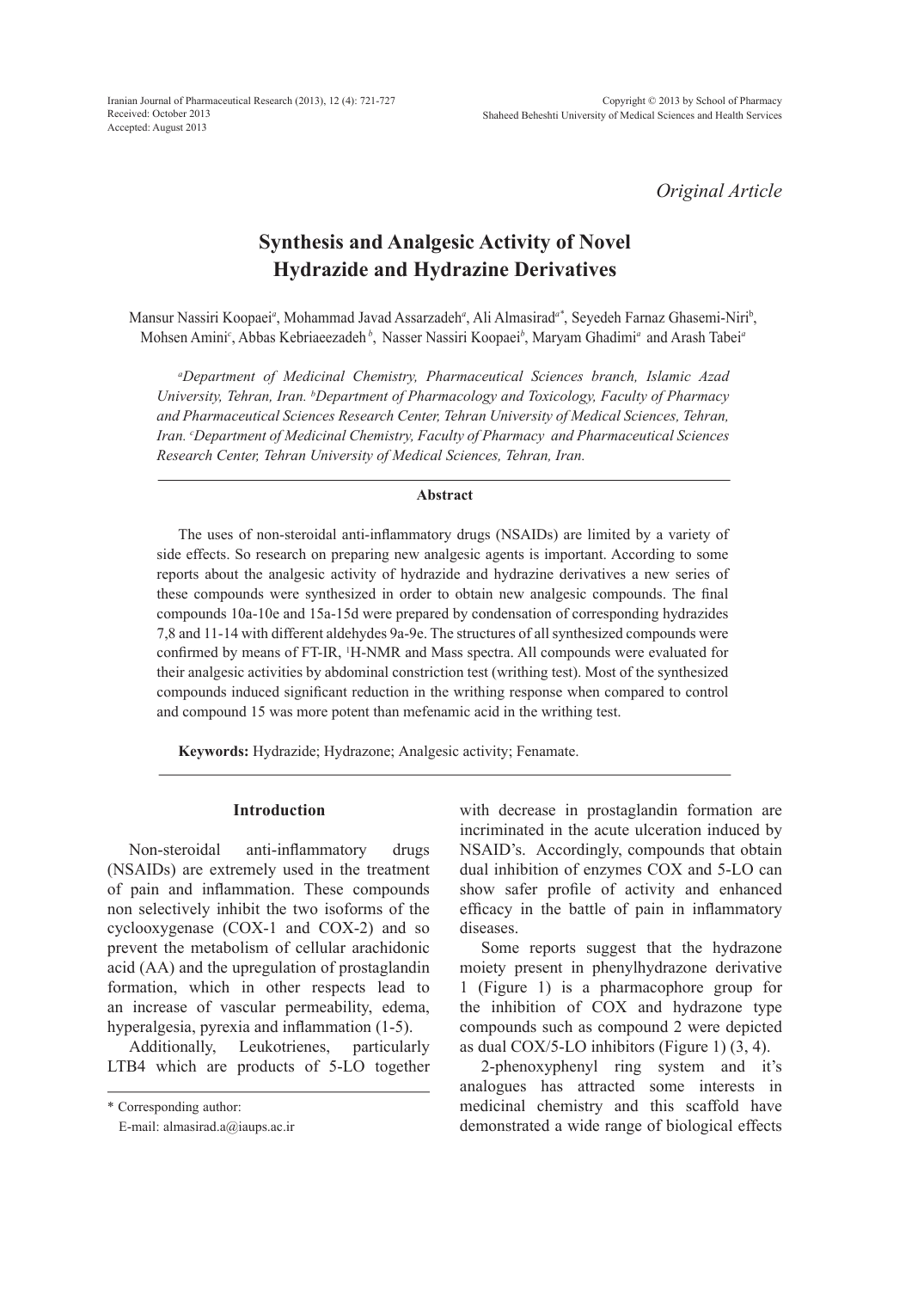

**Figure 1.** Structure of compounds 1, 2.

which include anticonvulsant, antimycobacterial, analgesic and anti-inflammatory activities (6- 11).

According to the above and on the basis of molecular hybridization approach which is based on the combination of different pharmacophores to produce a new hybrid molecule with improved activity, we aimed at the synthesis of new hybrid compounds containing both of hydrazone and 2-phenoxyphenyl structures in the hope of obtaining new potent analgesic agents with potential dual COX/5-LO inhibitory activity and lower side effects (12-15).

### **Experimental**

#### *Chemistry*

2-phenoxybenzoic acid hydrazide 8 which used in the preparation of compounds 10b-10e

was synthesized according to our previously described method (Figure 2) (3). Target compounds were synthesized in one step shown in Figures 3 and 4. The designed compounds 10a-10e and 15a-15d were synthesized by acidcatalyzed condensation of hydrazides 7 and 8 or hydrazines 11-14 with corresponding aldehydes 9a-9d. The structures of the synthesized compounds were assigned on the basis of IR, <sup>1</sup>H-NMR and Mass spectra.

Chemicals were purchased from Merck Chemical company (Tehran, Iran) and ACROS company (Renningen, Germany). The melting points were determined in open capillary tubes and presented uncorrected. <sup>1</sup>H-NMR spectra were obtained using a Bruker FT-400 spectrometer (Bruker, Rheinstetten, Germany). Tetramethylsilane was used as an internal standard. Mass Spectra were obtained using a Finnigan Mat



**Figure 2.** Synthesis of 2-phenoxybenzoic acid hydrazide (8).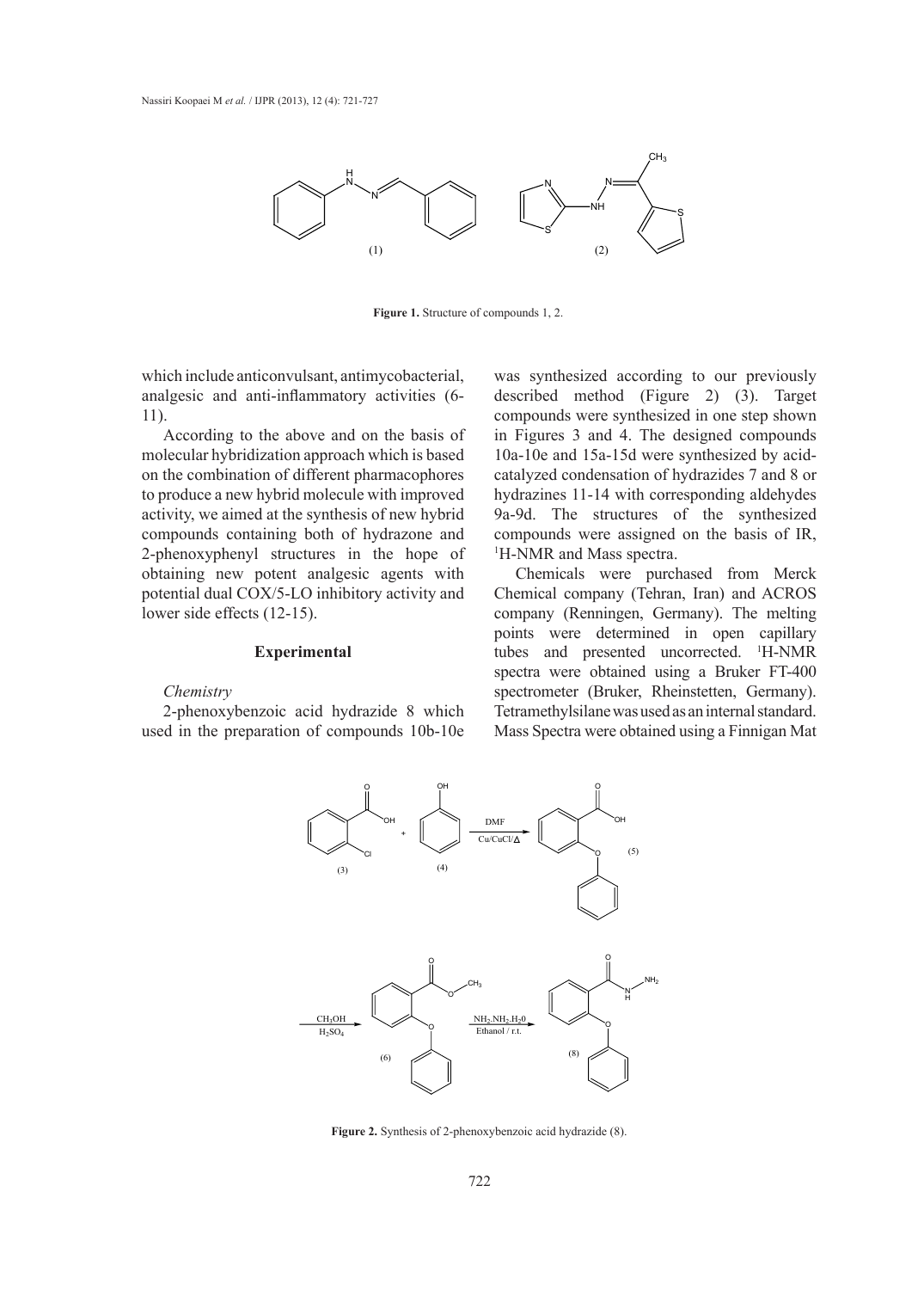

**Figure 3.** Synthesis of target compounds (hydrazide derivatives).

TSQ-70 spectrometer at 70 eV (Finnigan Mat, Bremen, Germany). The IR spectra were obtained using a Nicolet FT-IR Magna 550 Spectrographs (KBr disks) (Nicolet, Madision, WI, USA). The target compounds were synthesized according to the Figures 3 and 4.

*General procedure for the synthesis of hydrazides (10b-10e) and hydrazines (15a-15d)*

A mixture of hydrazides 7-8 or hydrazines 11-14 (2mmol) and corresponding aldehydes 9a-9d (2.1mmol) in absolute ethanol (20ml) were stirred at room temperature for 1-5 hr in the presence of two drops of hydrochloric acid as a catalyst. The end of the reaction was observed by TLC, and then neutralized by 10% aqueous solution of sodium bicarbonate. The resulting precipitate was filtered, washed with 20 ml water and dried and crystallized by ethanol.

# *Spectral data of selected compounds N'-(2-phenoxybenzylidene)benzohydrazide (10a)*

1 H-NMR (DMSO, d6) : 11.93 (s, 1H, NH), 8.78 (s, 1H, CH=N), 7.90 (d, J=6.8Hz, 2H, aromatic), 7.58-7.16 (m, 9H, aromatic), 7.01(d, J=7.6Hz, 2H, aromatic), 6.96(d, J=7.6Hz, 1H, aromatic). IR (KBr) : ν cm-1, 3310 (NH), 1682 (C=O), 1643(C=N). Mass  $(m/z)$ : 316(M<sup>+</sup>,78), 121(100), 105 (64), 93 (55), 77 (95); Anal. Calcd. for  $C_{20}H_{16}N_2O_2$ : C, 75.93; H, 5.10; N, 8.86. Found: C, 75.64; H, 5.32; N, 8.72.

*N'-(2-phenoxybenzylidene)-2 phenoxybenzohydrazide (10b)*

1 H-NMR (DMSO, d6): 11.94 (s, 1H, NH),



**Figure 4.** Synthesis of target compounds (hydrazine derivatives).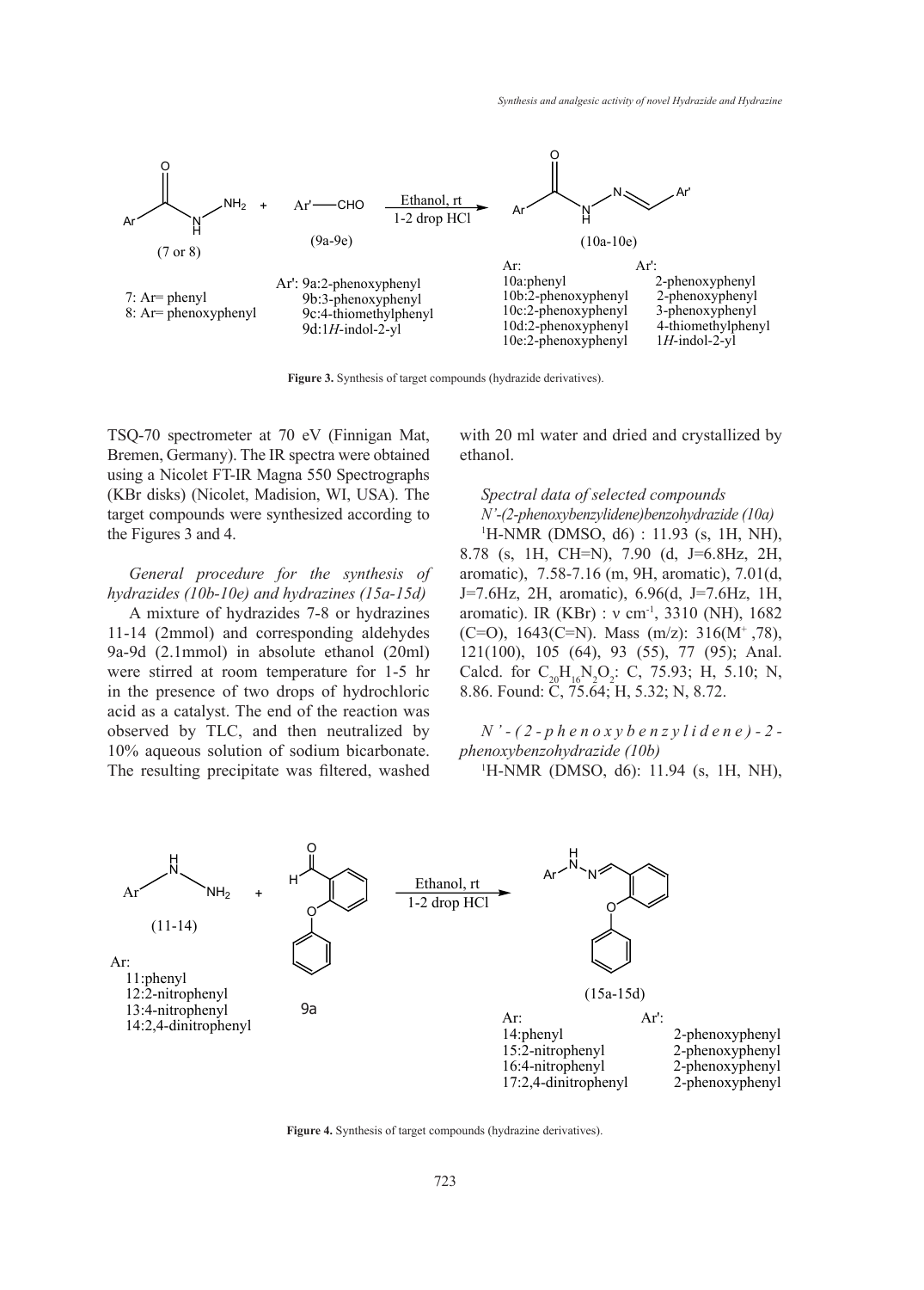| <b>Compound No</b> | <b>Molecular Formula</b>                                                                          | $\begin{array}{ll} \textbf{Structure} \end{array}$ | <b>Molecular Weight</b> | $MP^{\circ}C$ | yield % |
|--------------------|---------------------------------------------------------------------------------------------------|----------------------------------------------------|-------------------------|---------------|---------|
| $10\mathrm{a}$     | $\mathrm{C}_{20}\mathrm{H}_{16}\mathrm{N}_{2}\mathrm{O}_{2}$                                      | O                                                  | 316                     | $180 - 182$   | $82\%$  |
| $10\mathrm{b}$     | $\mathrm{C}_{\mathrm{26}}\mathrm{H}_{\mathrm{20}}\mathrm{N}_{\mathrm{2}}\mathrm{O}_{\mathrm{3}}$  | ö<br>N<br>'N<br>H                                  | 408                     | 146-148       | $81\%$  |
| $10\mathrm{c}$     | $\mathrm{C}_{\mathrm{26}}\mathrm{H}_{\mathrm{20}}\mathrm{N}_{\mathrm{2}}\mathrm{O}_{\mathrm{3}}$  | 'N<br>H                                            | 408                     | 194-196       | 75%     |
| $10\mathrm{d}$     | $C_{21}H_{18}N_2O_2S$                                                                             | CH <sub>3</sub>                                    | 362                     | 187-189       | 79%     |
| $10\mathrm{e}$     | $C_{22}H_{16}N_3O_2$                                                                              | N                                                  | 355                     | 223-225       | 87%     |
| $15\mathrm{a}$     | $C_{19}H_{16}N_2O$                                                                                |                                                    | 288                     | 118-120       | $84\%$  |
| 15 <sub>b</sub>    | $C_{19}H_{15}N_3O_3$                                                                              | NO <sub>2</sub>                                    | 333                     | 129-131       | 78%     |
| $15c\,$            | ${\rm C}^{\vphantom{*}}_{_{19}{\rm H}^{\vphantom{*}}_{_{15}{\rm N}}{\rm O}^{\vphantom{*}}_{_{3}}$ |                                                    | 333                     | 165-167       | 62%     |
| $15d\,$            | $\rm C_{19}H_{14}N_4O_5$                                                                          | 넜<br>$NO2$ 0<br>$O_2N$                             | 378                     | 217-219       | $85\%$  |

# **Table1.** Physical data of synthesized compounds.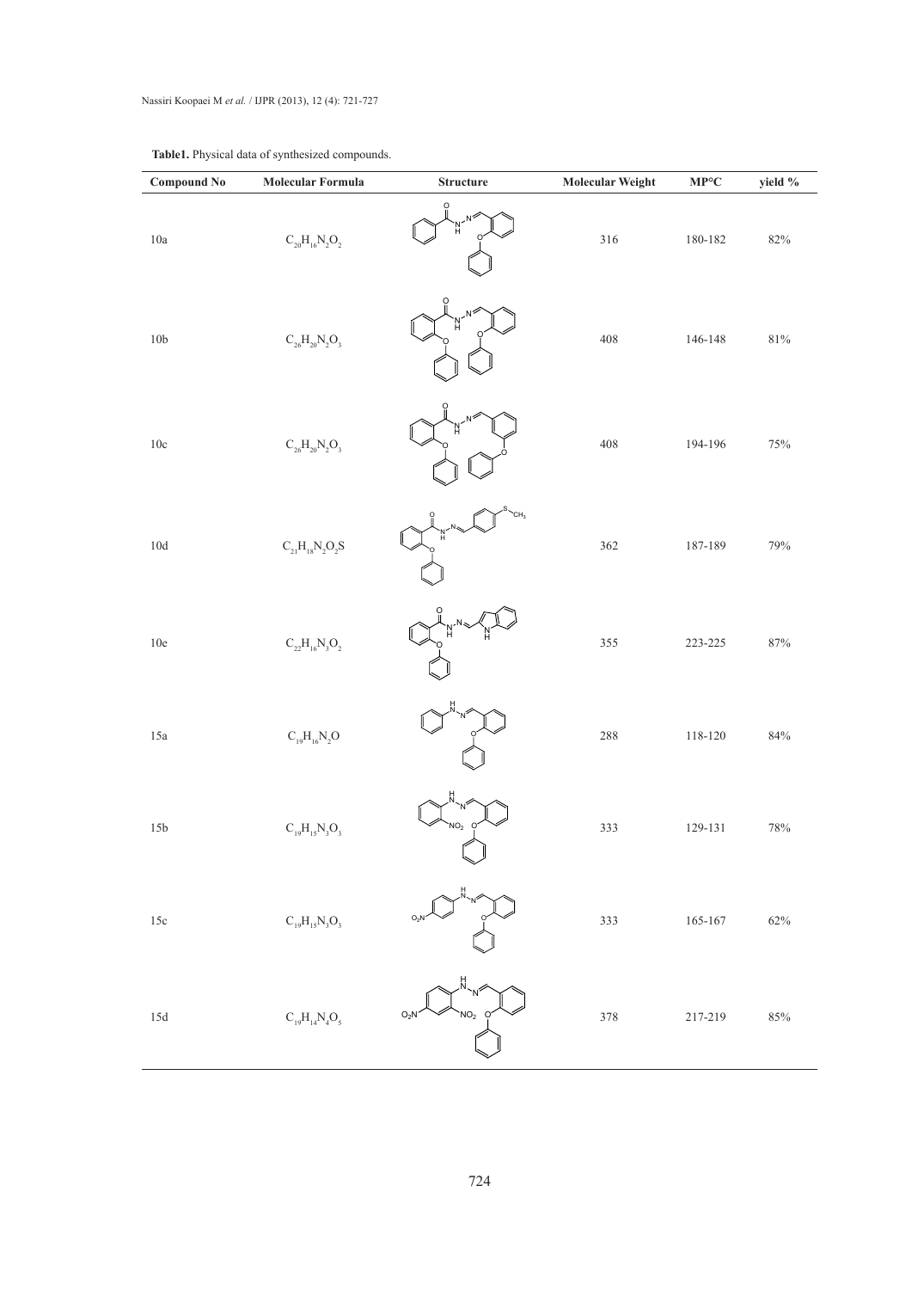8.58 (s, 1H, N=CH), 7.99(d, J=7.6Hz, 1H, aromatic),  $7.85$  (d, J=7.2Hz, 1H, aromatic), 7.66-6.84 (m, 16H, aromatic). IR (KBr):  $v \text{ cm}^{-1}$ , 3290(NH), 1678(C=O), 1638(C=N). Mass (m/z):  $\frac{408(M^+)}{100}$ , 197(74), 169(38), 93(61), 77(84); Anal. Calcd. for  $C_{26}H_{20}N_2O_3$ : C, 76.45; H, 4.94; N, 6.86. Found: C, 76.20; H, 5.22; N, 6.69.

# *N'-(3-phenoxybenzylidene)-2 phenoxybenzohydrazide (10c)*

1 H-NMR (DMSO, d6): 11.72 (s, 1H, NH), 8.27 (s, 1H, N=CH), 7.95(d, J=8.0Hz, 1H, aromatic), 7.69-6.94 (m, 17H, aromatic). IR (KBr): ν cm-<sup>1</sup>, 3320(NH), 1680 (C=O), 1640 (C=N). Mass  $(m/z)$ : 408(M<sup>+</sup>,100), 213(81), 197(80), 169(51), 93 (78), 77(85); Anal. Calcd. for  $C_{26}H_{20}N_2O_3$ : C, 76.45; H, 4.94; N, 6.86. Found: C, 76.38; H, 5.17; N, 6.73.

# *N'-(4-(methylthio)benzylidene)-2 phenoxybenzohydrazide (10d)*

<sup>1</sup>H-NMR (DMSO, d6): 11.81(s, 1H, NH), 7.93(d, J=7.8Hz, 1H, aromatic), 7.22, 7.60 (m, 7H, aromatic), 7.15-6.93(m, 5H, aromatic), 2.51(s, 3H, CH<sub>3</sub>). IR (KBr): ν cm <sup>1</sup>, 3295(NH), 1685(C=O), 1646(C=N). Mass (m/z): 362(M<sup>+</sup>,100), 197(88), 120(49), 93(70), 77(65); Anal. Calcd. for  $C_{21}H_{18}N_2O_2S$ : C, 69.59; H, 5.01; N, 7.73. Found: C, 69.72; H, 5.24; N, 7.41.

# *N'-((1H-indol-2-yl)methylene)-2 phenoxybenzohydrazide(10e)*

1 H-NMR (DMSO , d6) : 13.46(s, 1H, NH), 12.1(s, 1H, NH), 8.21(s, 1H, N=CH), 7.90(d, J=7.6Hz, 1H, aromatic), 7.71-7.37(m, 9H, aromatic), 7.19-6.90(m, 4H, aromatic), IR  $(KBr)$ : v cm<sup>-1</sup>, 3375, 3324(NH), 1685(C=O), 1645(C=N). Mass (m/z): 355(M+ , 58), 135(100), 120(87), 104(65), 77(82); Anal. Calcd. for  $C_{22}H_{17}N_3O_2$ : C, 74.35; H, 4.82; N, 11.82. Found: C, 74.01; H, 4.99; N, 11.51.

*2-(2-phenoxybenzylidene)-1 phenylhydrazine (15a)*

1 H-NMR (DMSO, d6): 11.20(s, 1H, NH), 8.15(s, 1H, N=CH), 7.70-7.20(m, 11H, aromatic), 7.15-6.91(m, 3H, aromatic). IR (KBr): ν cm-1, 3335(NH), 1635(C=N). Mass (m/z): 288(M+ ,

100), 93(79), 92(68), 77(95).; Anal. Calcd. for  $C_{19}H_{16}N_2O$ : C, 79.14; H, 5.59; N, 9.72. Found: C, 79.43; H, 5.39; N, 9.88.

# *2-(2-phenoxybenzylidene)-1-(2-nitrophenyl) hydrazine (15b)*

1 H-NMR (DMSO, d6): 11.33(s, 1H, NH), 8.79(bs, 1H, aromatic), 8.10(s, 1H, CH=N), 7.97(d, J=8.0Hz, 1H, aromatic), 7.65-6.92(m, 11H, aromatic).

IR (KBr):  $v \text{ cm}^{-1}$ , 3322(NH), 1630(C=N), 1359, 1548(NO<sub>2</sub>). Mass (m/z): 333(M<sup>+</sup>, 100), 137(48), 93(80), 77(53); Anal. Calcd. for  $C_{19}H_{15}N_3O_3$ : C, 68.46; H, 4.54; N, 12.61. Found: C, 68.39; H, 4.31; N, 12.69.

# *2-(2-phenoxybenzylidene)-1-(4-nitrophenyl) hydrazine (15c)*

<sup>1</sup>H-NMR (DMSO, d6): 11.42(s, 1H, NH), 8.71(d,  $J = 8.8$ Hz, 2H, aromatic), 8.15(s, 1H, CH = N), 7.79-7.18(m, 8H, aromatic), 7.11- 6.95(m, 3H, aromatic). IR (KBr): ν cm-1,  $3342(NH)$ , 1639(C=N), 1352, 1543(NO<sub>2</sub>). Mass  $(m/z)$ : 333(M<sup>+</sup>, 100), 137(57), 93(74), 77(61); Anal. Calcd. for  $C_{19}H_{15}N_3O_3$ : C, 68.46; H, 4.54; N, 12.61. Found: C, 68.37; H, 4.542; N, 12.08.

# *2-(2-phenoxybenzylidene)-1-(2,4 dinitrophenyl)hydrazine (15d)*

<sup>1</sup>H-NMR (DMSO , d6) : 11.54(s, 1H, NH), 9.10(s, 1H, aromatic), 8.78(d, J=8.0Hz, 1H, aromatic), 8.63(s, 1H, CH=N), 7.92(d, J=8.0Hz, 1H, aromatic), 7.77-7.20(m, 6H, aromatic), 7.15-6.93(m, 3H, aromatic). IR (KBr): ν cm-1, 3322(NH), 1634(C=N), 1359, 1548(NO<sub>2</sub>). Mass  $(m/z)$ : 378(M<sup>+</sup> · 100), 182(91), 167(50), 77(94); Anal. Calcd. for  $C_{19}H_{14}N_4O_5$ : C, 60.32; H, 3.73; N, 14.81. Found: C, 60.16; H, 3.38; N, 14.56.

### *Pharmacological evaluation*

Male NMRI mice weighting 20-25 g (from animals house of Faculty of Pharmacy, TUMS) were used for abdominal constriction test (writhing test). The animal were housed in colony cages and conditions of constant temperature  $(22 \pm 2^{\circ}C)$  and a 12 h hlight/dark schedule and allowed free access to standard diet and tap water except during the experiment. The animals were allowed to habituate to the laboratory environment for 2h before the experiments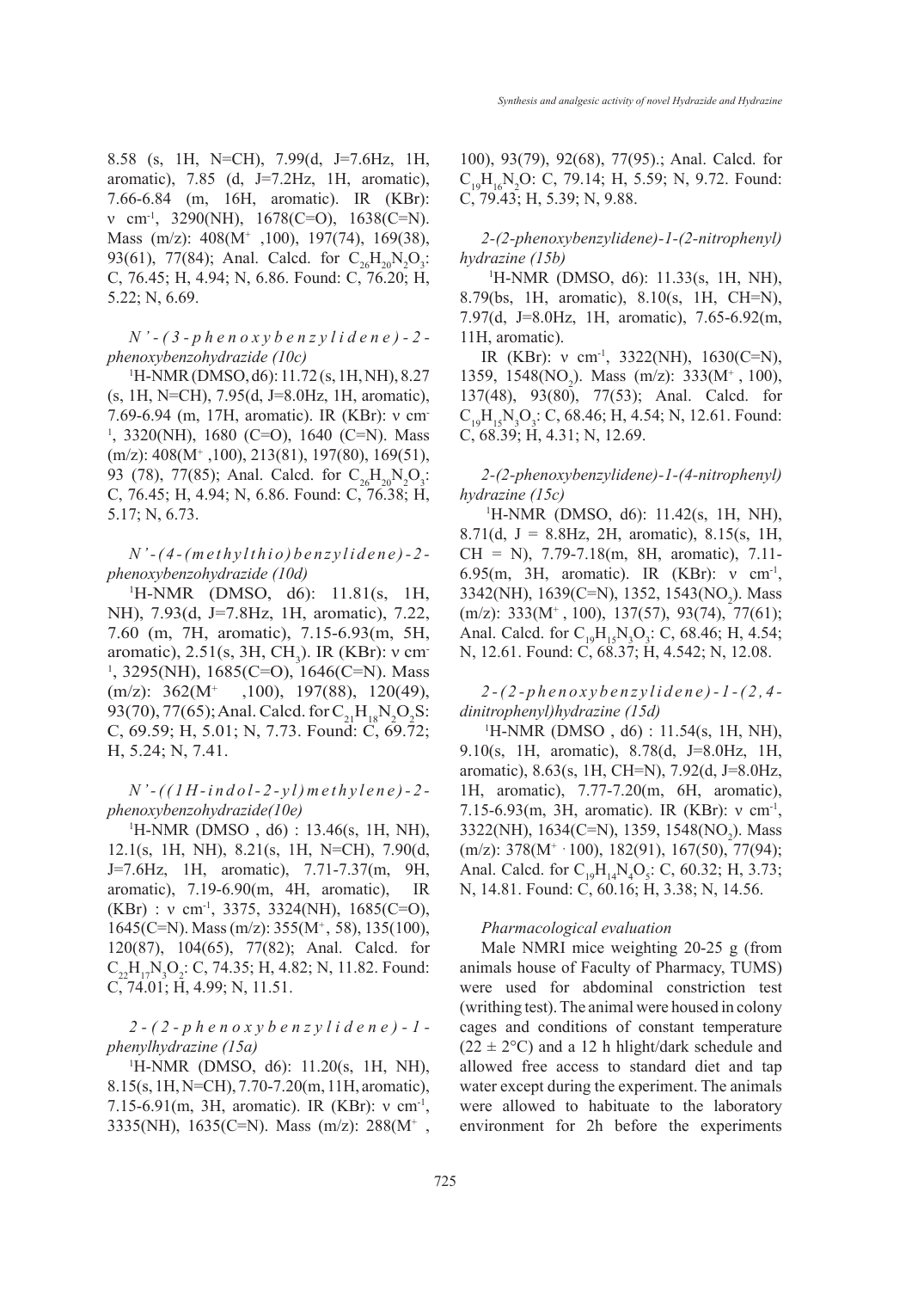| Compound        | <b>Dose</b><br>$(mg/kg)^1$ | <b>Constriction No.</b><br>$mean \pm SEM$ | <b>Inhibition</b><br>$(\frac{9}{6})^2$ | p-value   |
|-----------------|----------------------------|-------------------------------------------|----------------------------------------|-----------|
| Control         | $\overline{\phantom{a}}$   | $63.5 \pm 16.77$                          |                                        |           |
| mefenamic acid  | 30                         | $8.17 \pm 1.35$                           | 87.13                                  | p < 0.001 |
| 10a             | 30                         | $49.50 \pm 9.731$                         | 22.04                                  | p > 0.05  |
| 10 <sub>b</sub> | 30                         | $12.33 \pm 2.58$                          | 80.58                                  | p < 0.001 |
| 10c             | 30                         | $22.33 \pm 3.02$                          | 54.85                                  | p < 0.001 |
| 10d             | 30                         | $50.67 \pm 5.48$                          | 4.4                                    | p > 0.05  |
| 10e             | 30                         | $43.33 \pm 1.78$                          | 26.25                                  | p < 0.01  |
| 15a             | 30                         | $38.54 \pm 1.18$                          | 32.8                                   | p < 0.001 |
| 15 <sub>b</sub> | 30                         | $3.83 \pm 0.91$                           | 91.33                                  | p < 0.001 |
| 15c             | 30                         | $19.17 \pm 0.79$                          | 67.71                                  | p < 0.001 |
| 15d             | 30                         | $43.67 \pm 1.11$                          | 31.22                                  | p < 0.01  |

**Table 2.** Effects of Compounds 10a-10e and 15a-15d and mefenamic acid in the abdominal constrictions induced by acetic acid in mice.

1 number of animals in each group n= 6; 2 % inhibition obtained by comparison with vehicle control group.

were initiated. All ethical manners for use of laboratory animals were considered carefully and the protocol of study was approved by TUMS ethical committee. The compounds were administered intraperitoneally (IP) (30 mg/ kg; 0.2 ml/20g) as a suspension in saline and tween 80 (4%w/ν). Mefenamic acid (Hakim Pharmaceutical Co) (30 mg/kg, IP) was used as standard drug under the same conditions. The control group received vehicle (0.2 ml/20g, IP) alone

#### *Analgesic activity*

The analgesic activity was determined in vivo by the abdominal constriction test induced by acetic acid $(0.6\%; 0.1 \text{ mL}/10 \text{ g})$  in mice (4). An acetic acid solution was administered IP 30 minutes after administration of compounds. Antinociception was recorded by counting the number of writhings immediately after injection of acetic acid during 30 minutes. The analgesic activity was expressed as the percentage of inhibition of constrictions when compared with the vehicle control group Table 2 (16). Percentage of analgesic activity (PA) was calculated according to the formula: PA= (1-T/  $C$  × 100 where C and T are number of writhes in control and drug treated group, respectively.

#### *Statistical analysis*

Ststistical analysis was done by one-way analysis of variance (ANOVA) and followed by Tukey multiple comparison test. Differences with  $p < 0.05$  between experimental groups were considered statistically significant.

### **Results and Discussion**

In this study, a new series of hydrazide and hydrazine derivatives were synthesized and evaluated for analgesic activity using the acetic acid induced mice abdominal constriction test and the results are shown in Table 2. Except compounds 10a and 10d all of them induced significant reduction in the writhing response in comparison to control and among them compound 15b showed higher inhibitory effect in comparison to mefenamic acid.

As shown in Table 2, the best derivatives were 10b, 10c, 15b and 15c which belong to both hydrazide and hydrazine compounds.

So withdrawing of carbonyl moiety doesn't have a deleterious effect on the analgesic potency. It has been observed that attachment of phenoxy group in both 2 and 3 positions of phenyl ring can result good compounds. Since compounds 10a, 10d and 10e showed weak activity, we can conclude that in hydrazide derivatives existence of phenoxy moiety in both side of the molecule is essential. Attachment of electronwithrawing groups like Nitro substitution on ortho or para position of phenyl ring in hydrazines can improve the activity but substitution of both positions by these groups has a decrescent effect